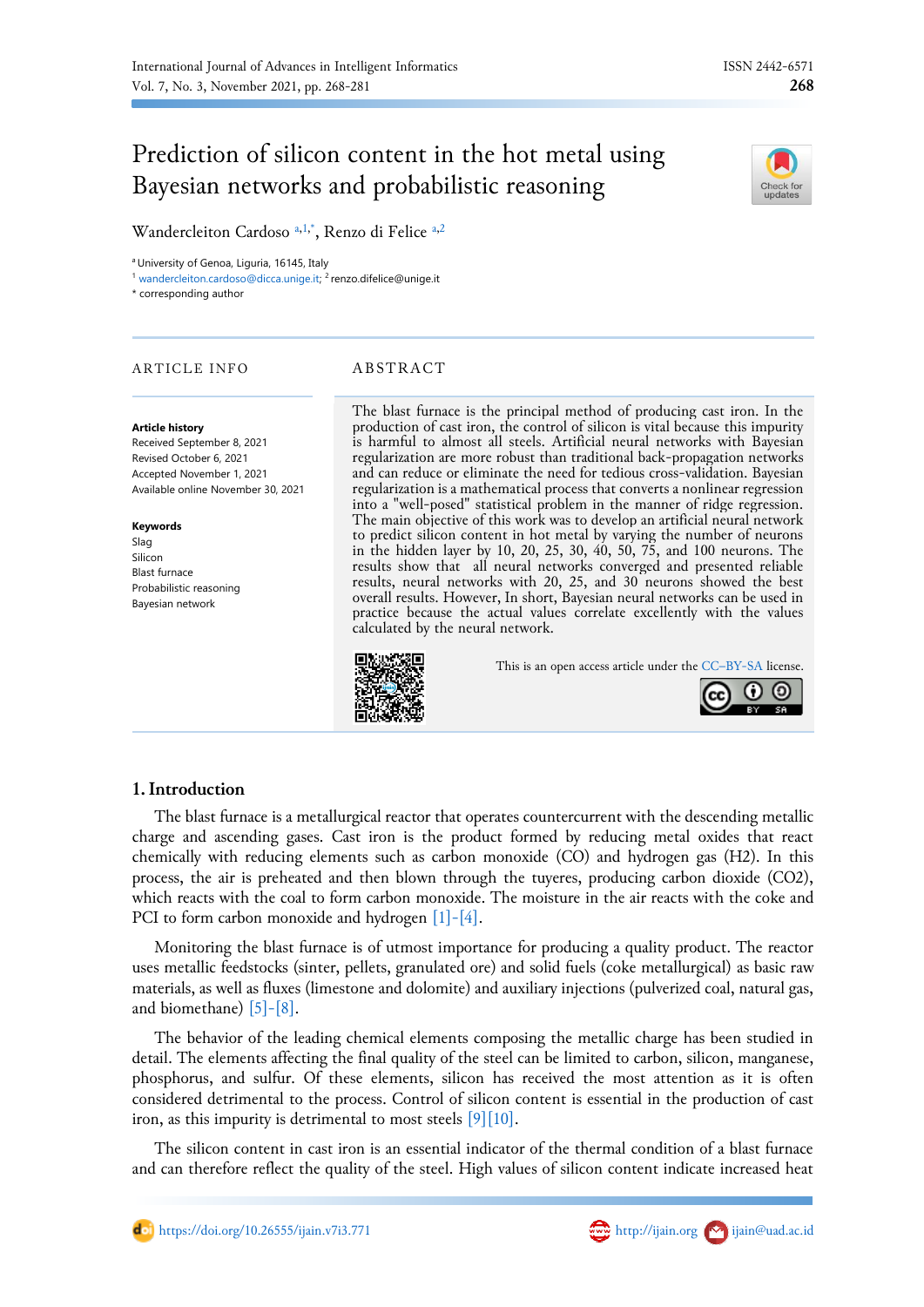input into the furnace and, in some cases, may indicate excess coke in the furnace. Since coke costs predominate in the production of cast iron, tighter control of silicon content has economic advantages. In order to improve production conditions, several models have been proposed in the field of technology and modeling to simulate blast furnaces and predict the effects of changes in production parameters  $[11]$ - $[14]$ .

The application of solutions based on neural networks has become very popular due to their versatility and the possibility of developing answers and making them more reliable, as the neural network receives new data during the training process. The application of the neural network technique in steel production is new, and there are few works on this topic, mainly for the control of impurities such as silicon [\[17\]-\[19\].](#page-11-0)

In this context, the main objective of this work was to build the source code of a Bayesian artificial neural network to determine the number of neurons with the best results for predicting the silicon content in cast iron, varying the number of neurons in the hidden layer by 10, 20, 25, 30, 40, 50, 75 and 100 neurons.

# **2. Method**

The database consists of 75 variables (divided into 7 groups) corresponding to 3.5 years or 1150 operating days and 86,250 cells. According to the literature, the input variables were selected based on the influence of silicon incorporation in hot metal. The silicon prediction model uses variables such as theoretical flame temperature, blowing pressure, slag rate, coke rate, and PCI rate. These variables were the most important variables considered in the construction of the model, but the blast furnace has a large number of process variables that affect the silicon content.

The selection of variables for the construction of a database is not an easy and trivial task since including too many secondary variables can make the training and learning of the neural network difficult. On the other hand, the accuracy of the artificial neural network may deteriorate if important variables are omitted when training the model, which may lead to overestimating the data. The variables selected for the database were defined based on the experience of operators, technicians and engineers in the metallurgical sector. Thus, the selected database considered seven groups that affect the operation of the blast furnace and the incorporation of silicon into the hot metal. The considered division was (1) blowing air; (2) blast furnace gas; (3) thermal control; (4) fuels; (5) iron ore; (6) hot metal; (7) blast furnace slag.

**Blowing air,** control of blowing air (pressure, velocity, volume), is essential for process control as it provides information on deviations in reactor operation. **Blast furnace gas,** control of blast furnace gas, is important to control carbon consumption (coal and PCI), specific airflow, and permeability. **Thermal control,** this group of variables is essential to control the reactor performance, and the quality of the hot metal since the dissolved silicon in the cast iron is directly proportional to the reactor's operating temperature and the quality of the metallic charge fed through the blast furnace head. **Fuels:** Metallurgical coke and PCI combine with oxygen to allow the reactor to reach temperatures of about 1,500º Celsius to smelt iron ore. **Iron ore:** quality control of the iron ore and fluxes is important to reduce unwanted impurities such as silicon. **Hot metal and slag:** Blast furnace slag is obtained by melting and separating metal slags and mainly consists of stable oxides such as (MgO), (CaO), (Al2O3) and (SiO2), which account for up to 95% by weight. Hot metal/slag control is important as impurities should preferably be part of the chemical composition of blast furnace slag [\[15\].](#page-11-1)

## **2.1. Outliers and probabilistic reasoning**

In this work, two techniques were used to identify and remove outliers to create a database corresponding to the normal operation of the blast furnace. The first technique considered the maintenance events and operational instabilities as "technical outliers", since these events do not represent the "normal operation" of the reactor and would affect the learning of the neural network.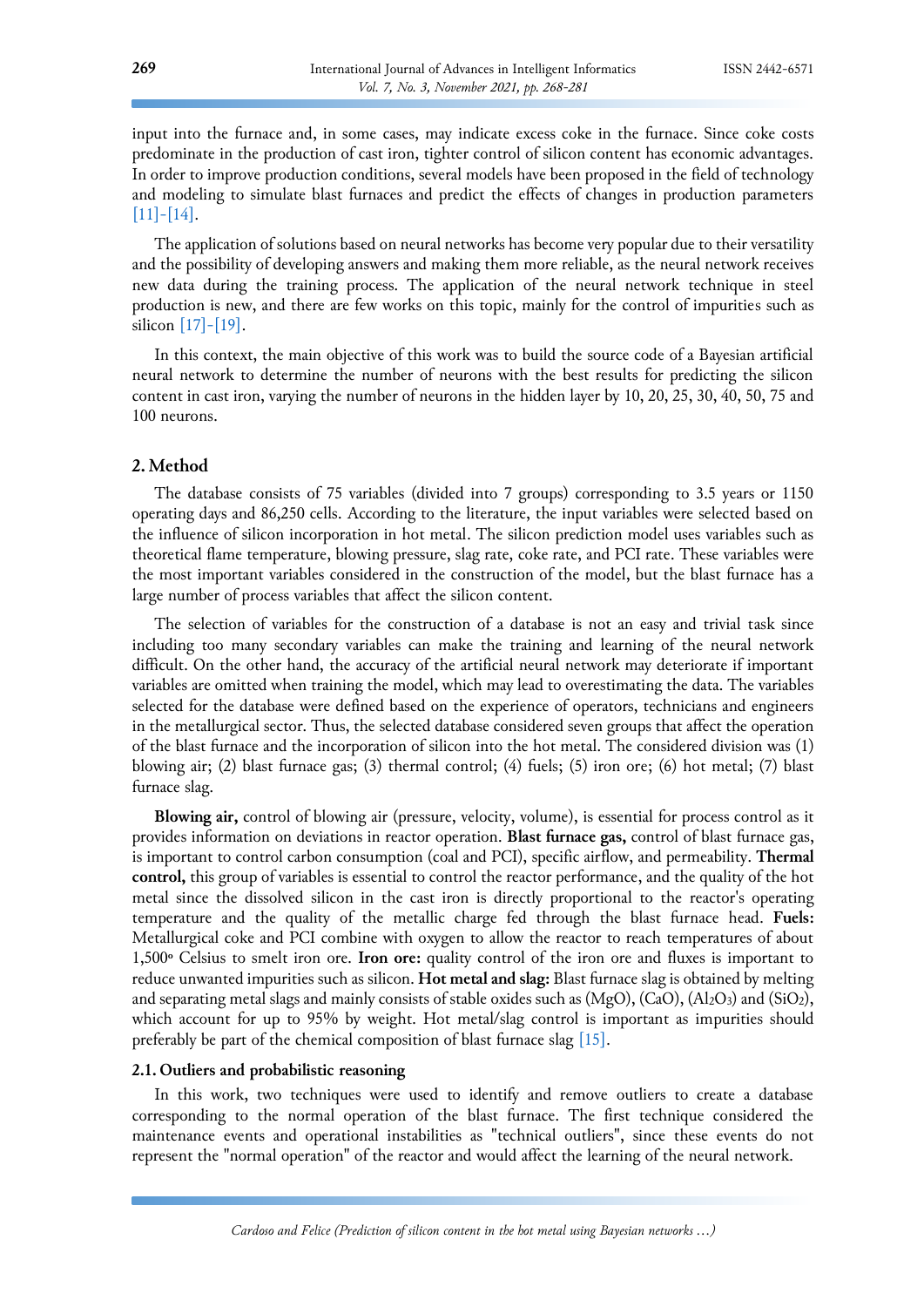The second technique used the principle of exploratory data analysis, which consisted of locating the variables classified as severe outliers. A Gaussian normal distribution of all input variables was performed and all localized data (-3σ and -4σ) and (3σ and 4σ). There were 345 classified as severe outliers and removed from the database. [Fig.](#page-2-0) 1 illustrates the region of severe outliers [\[16\].](#page-11-2)

<span id="page-2-0"></span>Measures of central tendency include mean, median, and mode, while measures of variability include standard deviation, maximum, and minimum values. [Table](#page-2-1) 1 to Table 7 present the descriptive statistics of the input variables, while [Table 8](#page-4-0) presents the descriptive statistics of the output variables (silicon).



**Fig. 1.** Identification of outliers

<span id="page-2-1"></span>

| Variable         | Mean | Std dev | Minimum | Median | Maximum |
|------------------|------|---------|---------|--------|---------|
| CΟ               | 23.8 | 0.74    | 21.1    | 23.91  | 26.71   |
| CO <sub>2</sub>  | 24.3 | 0.66    | 21.9    | 24.41  | 26.1    |
| $\rm N_2$        | 47.2 | 1.39    | 44.8    | 46.83  | 53.87   |
| H <sub>2</sub>   | 4.5  | 0.43    | 3       | 4.53   | 5.85    |
| $CO + CO2$       | 47.9 | 0.6     | 44      | 48.1   | 48.1    |
| CO efficiency    | 49.5 | 0.85    | 46.07   | 49.51  | 52.36   |
| $H_2$ efficiency | 40.7 | 3.25    | 12.8    | 40.8   | 51.64   |

**Table 1.** Blast Furnace Gas

**Table 2.** Blow air

| Variable        | Mean   | <b>Std Dev</b> | Minimum | Median | Maximum |
|-----------------|--------|----------------|---------|--------|---------|
| Volume          | 4852.9 | 148.6          | 4251.2  | 4854.1 | 5395    |
| Pressure        | 3.87   | 0.1            | 3.44    | 3.89   | 4.1     |
| Moisture        | 19.81  | 3.73           | 12.07   | 19.8   | 27.93   |
| $O2$ enrichment | 5.27   | 0.95           | 2.91    | 5.27   | 6.89    |
| Steam           | 1.51   | 1.01           | 0.1     | 1.39   | 6.63    |
| Comsumption     | 7030.3 | 213.6          | 6112.8  | 7030.3 | 7824.4  |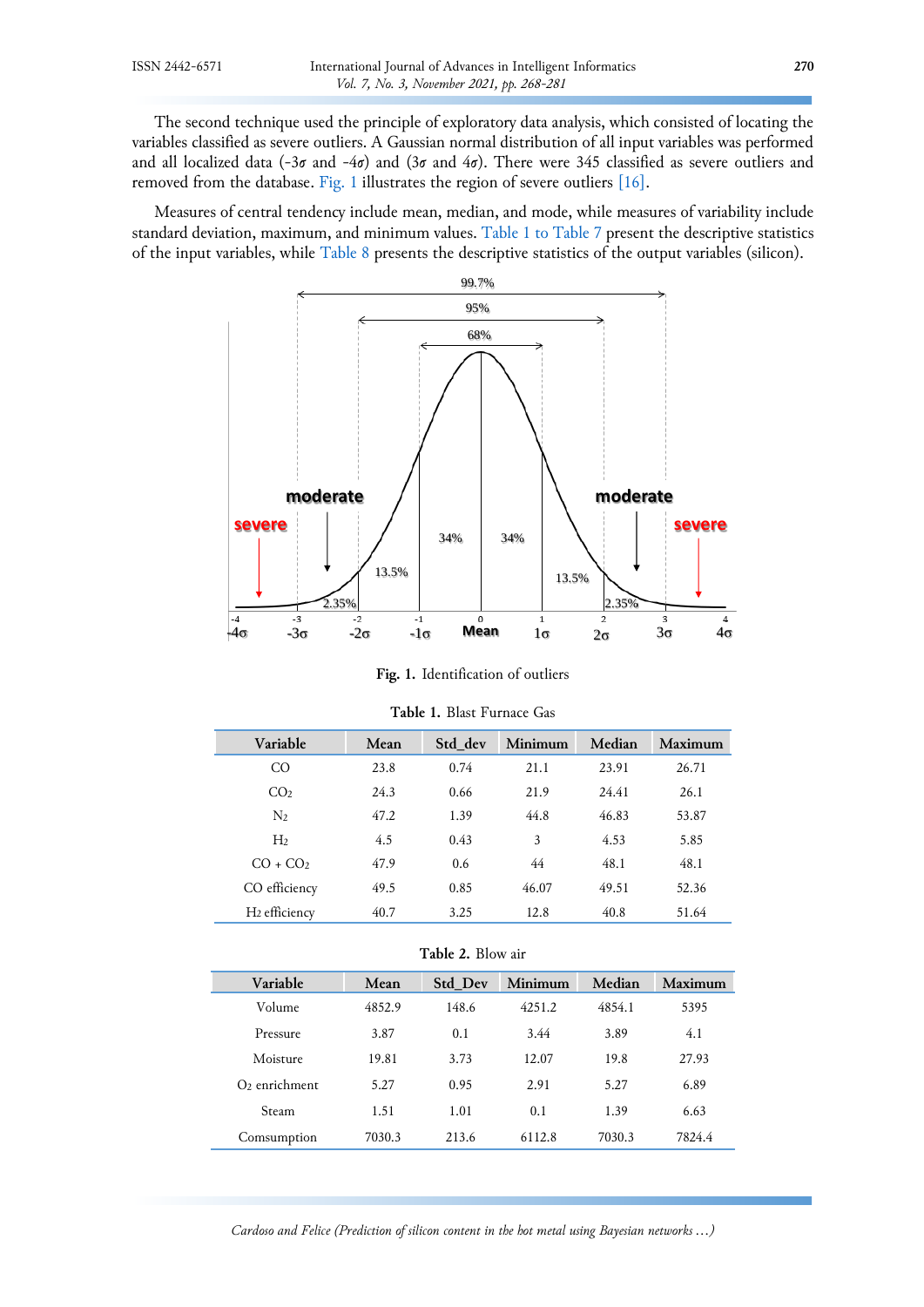| Variable          | Mean   | Std_Dev | Minimum | Median | Maximum |
|-------------------|--------|---------|---------|--------|---------|
| Estim. production | 7789.5 | 314.5   | 7014.4  | 7856.8 | 8526.8  |
| Real production   | 7787.2 | 324.5   | 324.5   | 7836.1 | 8563.9  |
| Carbon            | 4.635  | 0.169   | 3.788   | 4.625  | 5.173   |
| Chrome            | 0.025  | 0.002   | 0.019   | 0.025  | 0.042   |
| Copper            | 0.007  | 0.001   | 0.004   | 0.007  | 0.009   |
| Manganese         | 0.29   | 0.03    | 0.22    | 0.29   | 0.36    |
| Mn ratio          | 0.13   | 0.22    | 0.09    | 0.16   | 0.7     |

# **Table 3.** Hot metal

# **Table 4.** Thermal control

| Variable      | Mean   | <b>Std Dev</b> | Minimum | Median | Maximum |
|---------------|--------|----------------|---------|--------|---------|
| Hot metal     | 1508.3 | 12.2           | 1470.4  | 1508.7 | 1542.7  |
| Blowing air   | 1243.3 | 13.9           | 1200.8  | 1238.3 | 1249.8  |
| Top gas       | 121,35 | 10,34          | 90,98   | 120,98 | 179,25  |
| Flame temp.   | 2177.6 | 2108           | 2071.8  | 2178.6 | 2243.2  |
| Slag          | 1508.3 | 12.2           | 1470.4  | 1508.7 | 1542.7  |
| Thermal index | 504.7  | 54.03          | 364.77  | 516.41 | 659     |

# **Table 5.** Slag

| Variable                | Mean   | Std Dev | Minimum | Median | Maximum |
|-------------------------|--------|---------|---------|--------|---------|
| Slag rate               | 246.99 | 13.74   | 206.2   | 247.95 | 295.72  |
| B <sub>2</sub> basicity | 1.2    | 0.04    | 1.04    | 1.2    | 1.3     |
| B4 basicity             | 1.07   | 0.04    | 0.91    | 1.07   | 1.16    |
| $Al_2O_3$               | 10.71  | 0.62    | 6.92    | 10.69  | 12.54   |
| CaO                     | 43.06  | 1.55    | 32.5    | 43.25  | 45.42   |
| Sulfur                  | 1.15   | 0.14    | 0.7     | 1.14   | 1.8     |
| FeO                     | 0.42   | 0.04    | 0.32    | 0.42   | 0.5     |
| MgO                     | 6.83   | 0.86    | 4.44    | 7.05   | 8.65    |
| MnO                     | 0.31   | 0.1     | 0.06    | 0.3    | 0.8     |
| SIO <sub>2</sub>        | 36.05  | 1.36    | 27.3    | 36.21  | 39.6    |
| TIO <sub>2</sub>        | 0.58   | 0.05    | 0.43    | 0.58   | 0.72    |
| Production              | 1980.6 | 190.8   | 1494.9  | 1974.1 | 2466.3  |
| Mn ratio                | 0.87   | 0.22    | 0.3     | 0.84   | 0.91    |

**Table 6.** Minerals

| Variable          | Mean   | <b>Std Dev</b> | Minimum | Median | Maximum |
|-------------------|--------|----------------|---------|--------|---------|
| Ore/Coque         | 5.1    | 0.31           | 3.82    | 5.15   | 6.27    |
| Sinter            | 4536.3 | 884.2          | 190.2   | 4709.3 | 5983    |
|                   | 1697.2 | 1326.2         | 50.6    | 1354.8 | 5297    |
|                   | 5132   | 1898.3         | 13.9    | 5790.7 | 7803.6  |
| Pellet            | 4813.7 | 2183.1         | 53.7    | 5696   | 7626.7  |
| Total metal load  | 12312  | 670            | 10010   | 12238  | 13506   |
| Raw material rate | 1578.8 | 15.1           | 1528.6  | 1577.9 | 1618.5  |
| Ore $(\% )$       | 8.9    | 4.5            | 0.6     | 9      | 18      |
| Sinter $(\% )$    | 39.6   | 2.8            | 32.9    | 40     | 49      |
| Pellet $(\% )$    | 51.5   | 5.1            | 42      | 51.4   | 65      |
| Ore (day)         | 12747  | 703            | 10170   | 12845  | 14093   |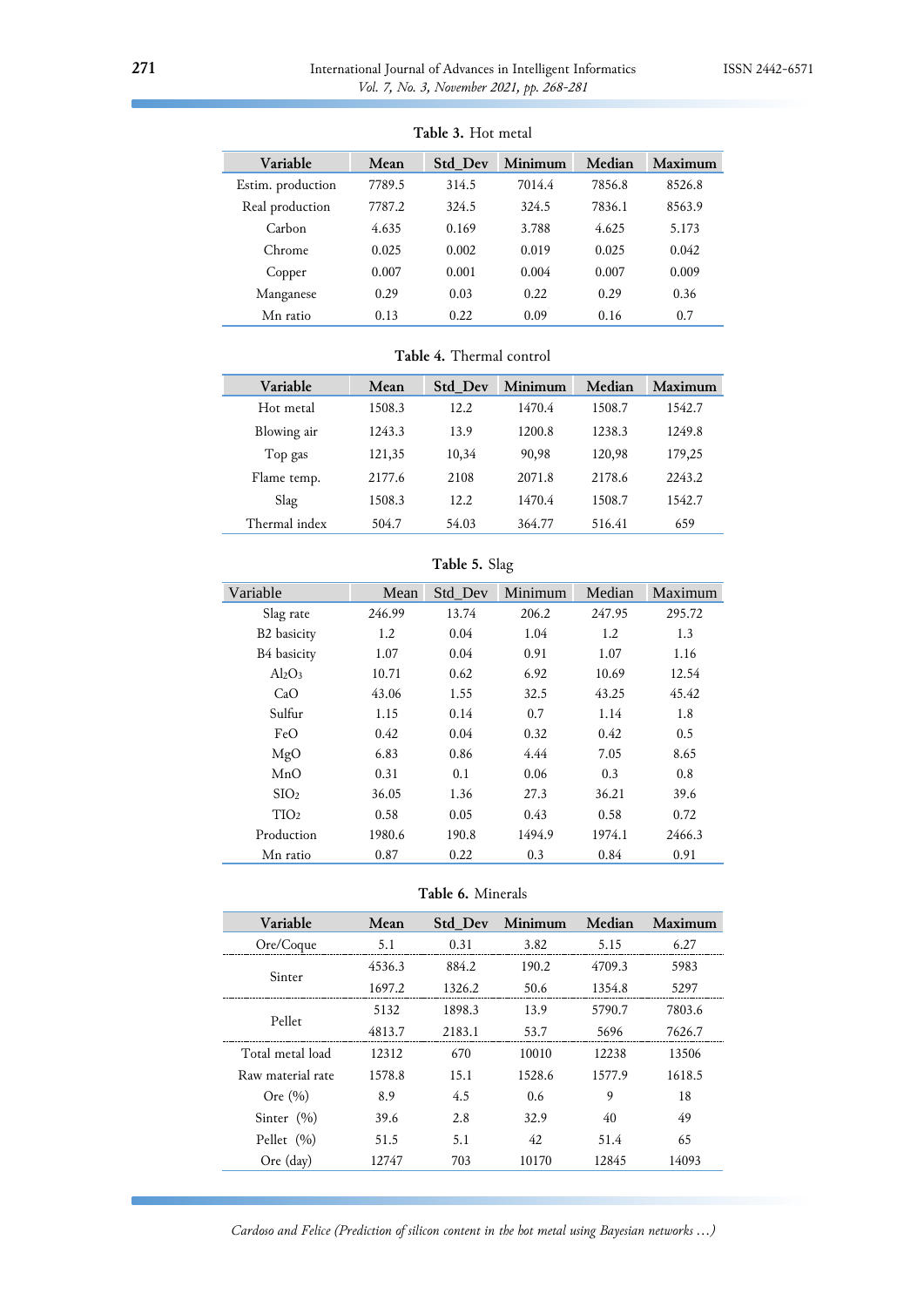| Variable                | Mean   | Std_dev | Minimum      | Median | Maximum |
|-------------------------|--------|---------|--------------|--------|---------|
| Injection PCI           | 58.99  | 6.16    | 41.89        | 57.88  | 72.29   |
| Gas rate                |        |         |              |        |         |
| Coal/O <sub>2</sub> tax | 755.27 | 75.57   | 562.99       | 745.94 | 933.38  |
| Coal/air tax            | 170.03 | 74.12   | 2.15         | 191.76 | 265.25  |
| PCI rate                | 175.98 | 15.61   | 132.16       | 176.17 | 219.74  |
| Direct reduction        | 23.38  | 12.41   | 3.11         | 29.58  | 35.21   |
| PCI tax                 | 1078.3 | 540.9   | 12.2         | 1297.9 | 1845.6  |
| Coke total              | 1932.2 | 911.7   | 23.2         | 2348   | 3365.2  |
| Small coke              | 294.63 | 134.86  | 3.63         | 334.93 | 672.1   |
|                         | 210.7  | 259.8   | $\mathbf{1}$ | 137.5  | 2133    |
|                         | 742    | 716     | 22           | 219    | 1769    |
| Coke                    | 946    | 956     | 39           | 265    | 2597    |
|                         | 1878   | 143     | 1777         | 1878   | 1979    |
|                         | 1327.5 | 847.6   | 15.9         | 1822   | 2649.6  |
| Moisture                | 6.4    | 1.41    | 1.29         | 6.48   | 13.74   |
| Coke/load               | 11.89  | 9.56    | 2.11         | 2.96   | 42.44   |
| Small coke total        | 4.28   | 0.03    | 4.26         | 4.26   | 4.32    |
| PCI/load                | 174.74 | 14.32   | 16.73        | 175.3  | 212.27  |
| Fuel rate/load          | 484.08 | 18.14   | 362.91       | 482.35 | 599.5   |
| Coke total/load         | 24.52  | 0.89    | 22.25        | 24.24  | 27.8    |
| PCI/day                 | 1214.4 | 44.9    | 1136.6       | 1222.1 | 1299.2  |
| Coke rate               | 319.68 | 25.98   | 272.82       | 318.84 | 417.68  |

**Table 7.** Fuel

**Table 8.** Output variable

<span id="page-4-0"></span>

| Variable                        | <b>Std Dev</b> | $\blacksquare$ Minimum | Median  | Maximum |
|---------------------------------|----------------|------------------------|---------|---------|
| (0/0)<br>$\mathcal{C}:$ licon · | 100            |                        | 0 3 1 5 | 727     |

# **2.2. Neural network architecture**

<span id="page-4-1"></span>According to the literature, it is ideal to use 85% of the data to train and validate the neural network's learning process and use the remaining 15% only when the network shows performance considered satisfactory in the initial phase. Test data is used in the mission to evaluate the generalization and learning ability of the neural network. It is important to test the neural network to ensure that the results obtained are consistent with the training steps [\[17\]-\[22\].](#page-11-0) The training phase consists in presenting ANN a set of data for learning and processing the synaptic weights and subjecting them to the activation functions of the neurons. The database was divided into 3 groups: Training, Testing, and Cross Validation. [Table 9](#page-4-1) illustrates the division of the database.

| <b>Table 9.</b> Division of variables |      |  |  |  |  |
|---------------------------------------|------|--|--|--|--|
| <b>Variables</b><br><b>Step</b>       |      |  |  |  |  |
| Training                              | 850  |  |  |  |  |
| <b>Test</b>                           | 150  |  |  |  |  |
| Cross-validation                      | 150  |  |  |  |  |
| <b>TOTAL</b>                          | 1150 |  |  |  |  |

In this study, feedforward-type artificial neural networks were used. The signal always propagates forward from input to output, and the neurons of one layer are not connected to the neurons of the previous layer. It does not feedback the output information to the network's inputs [\[23\].](#page-11-3) Artificial neural networks have 10, 20, 25, 30, 40, 50, 75, and 100 neurons in each layer. [Fig. 2](#page-5-0) illustrates the architecture of the artificial neural network.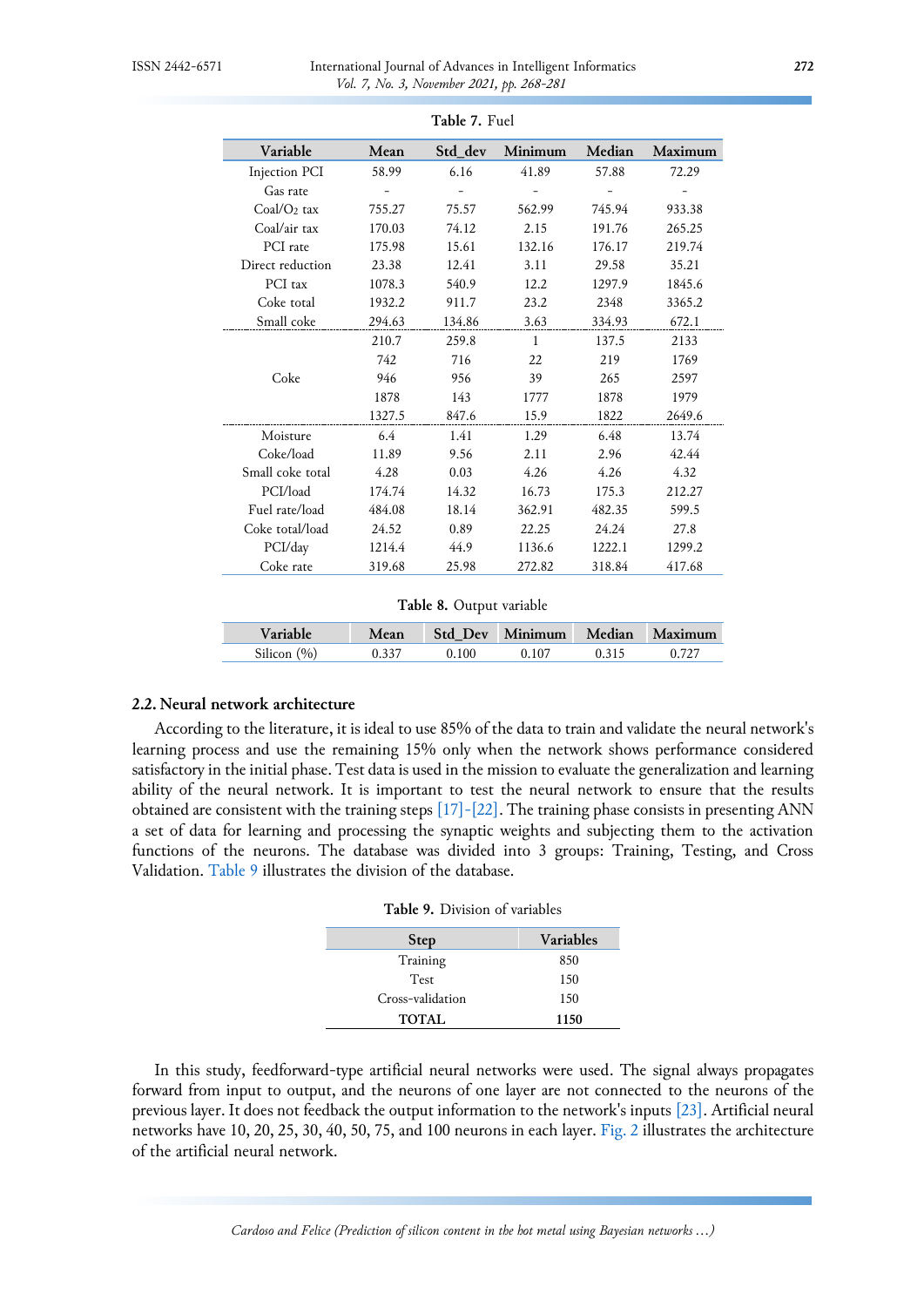<span id="page-5-0"></span>

**Fig. 2.** Neural network architecture

In this study, Bayesian regularization algorithm was used because elaborating a neural network to predict the silicon content in hot metal is a difficult task. It is necessary to structure hierarchical models and control the complexity of learning. In other words, it is necessary to know how many parameters and hyperparameters are needed to obtain an adequate representation of the algorithm that generates the data [\[24\].](#page-11-4)

This problem becomes complicated when we have limited training data. A complex model usually fits the training data very well, but this does not necessarily mean that the error in testing the algorithm will be small. Very simple or very complex models give poor approximations. In this sense, it is necessary to establish a measure (based on a principle) of the neural models' complexity to have a criterion that allows the preference of certain models [\[25\].](#page-11-5)

Since the information on the training error does not provide information on which neural model provides the best generalization, the complexity problem was first solved by dividing the available data into 3 sets, the so-called training set and 2 other sets used for testing and validation to solve the neural model complexity problem [\[26-29\].](#page-11-6)

The Bayesian regularization approach is suitable for complex problems such as the blast furnace simulation because it deals with the complexity problem in a very different way and, among other things, it allows more efficient use of the available data since the validation data set is not needed and can be used as part of the training set [\[30\].](#page-12-0)

<span id="page-5-1"></span>In summary, the Bayesian method allows data modeling at two levels of inference. The first level of inference involves the computation of the neural network parameters and hyperparameters, which is typically one of the tasks in fitting the model to the training data, and the second level of inference involves the task of model comparison, which basically favors certain models based on their complexity, as described in [Fig. 3.](#page-5-1)



**Fig. 3.**General diagram of data modeling

*Cardoso and Felice (Prediction of silicon content in the hot metal using Bayesian networks …)*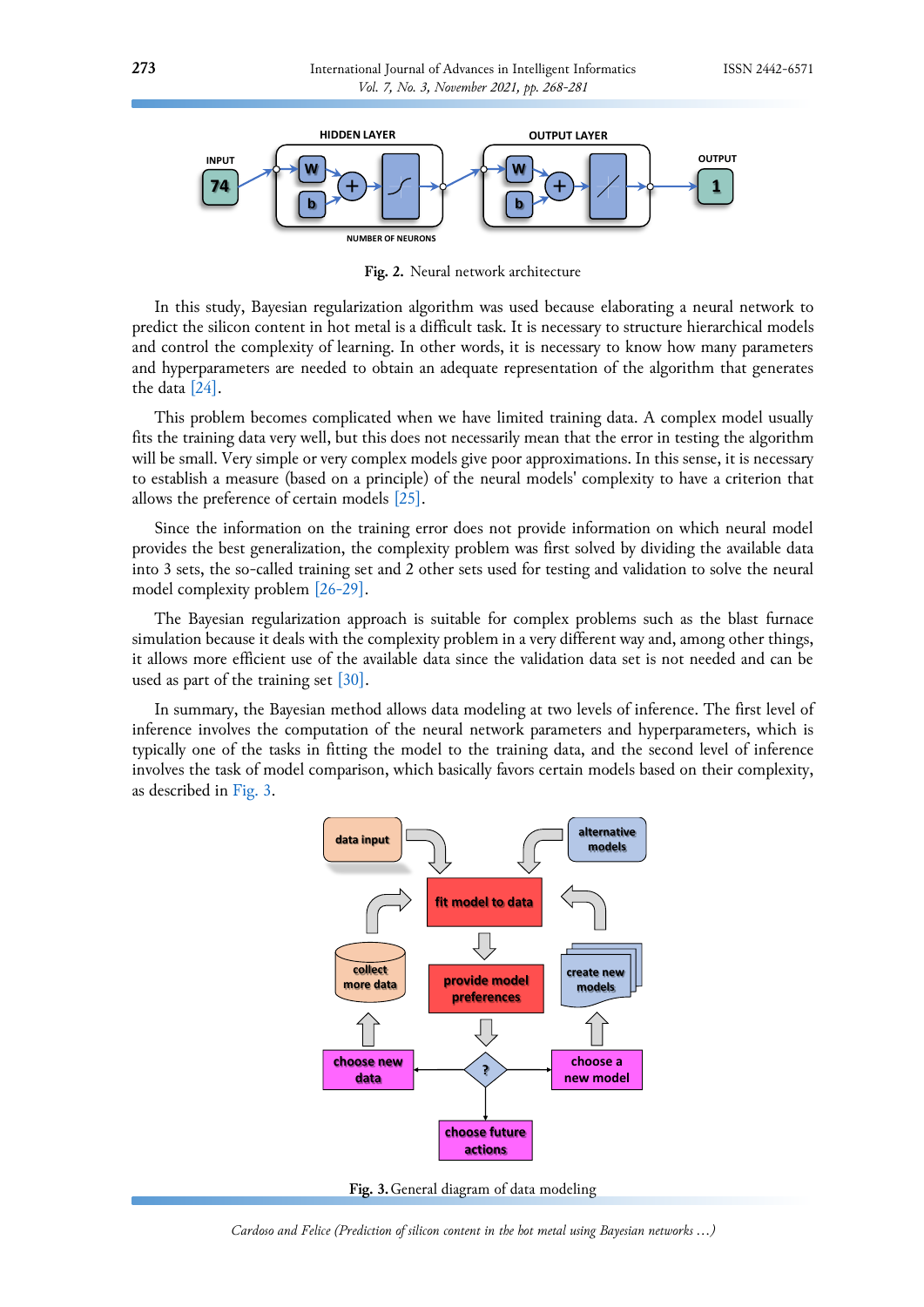The figure above illustrates the parts involved in processing the collected and modeled data. The two red boxes denote two steps involved in the Bayesian inference process. The first box involves the inference of parameters and hyperparameters of the neural model based on the data. The second level of inference involves the task of comparing models. Occam's razor principle is used to generalize complex models [\[31\].](#page-12-1)

## **2.3. Model validation**

The usual method for evaluating a neural network model is to use the MSE (mean square error) results, because the lower the values found, the better the predictive capacity. **Equation (1)** illustrates the MSE between the actual and predicted values [\[32\].](#page-12-2)

Pearson's correlation coefficient (R) is also used to validate the model. However, this parameter evaluates the linear relationship between input and output variables, i.e., the correlation coefficient R does not evaluate the quality of the neural model, but the mathematical correlation between the neural network response and the target values of the database [\[33\].](#page-12-3) Pearson's correlation coefficient (R) is presented in **Equation (2).**

$$
MSE = \frac{1}{n} \sum_{i=1}^{n} (C_{neutral} - C_{real})^2
$$
 (1)

$$
R = \sqrt{\left[\sum_{i=1}^{n} (Y_{neural} - Y_{real})^2\right] / \left[\sum_{i=1}^{n} (Y_{real} - Y_{neural})^2\right]}
$$
(2)

<span id="page-6-0"></span>Where (*n*) is the number of observations, (Y*neural*) is the value calculated by the artificial neural network, and (Y*real*) is the value measured during the blast furnace operation. Pearson's correlation coefficient (R) varies from 0 to 1. The closer it is to 1, the greater the correlation between the input and output variables. The correlation classification as a function of the obtained coefficient is shown in [Table 10.](#page-6-0)

| Correlation coefficient | <b>Variables</b>             |
|-------------------------|------------------------------|
| $0.0 < R \leq 0.1$      | Very poor correlation        |
| $0.1 < R \leq 0.3$      | Poor correlation             |
| $0.3 < R \le 0.5$       | Moderate correlation         |
| $0.5 < R \leq 0.7$      | Strong correlation           |
| $0.7 < R \le 0.9$       | Very strong correlation      |
| $0.9 < R \le 1.0$       | Extremely strong correlation |

**Table 10.** Pearson's correlation coefficient scale

# **3. Results and discussions**

It was found that the larger the number of neurons in the hidden layer, the lower the Pearson correlation coefficient. However, it was found that the neural networks with 50, 75, and 100 neurons showed better performance in predicting silicon when the content of this element was higher than 0.5%, despite a lower mathematical correlation (1% on average). [Table 11](#page-6-1) shows that the neural networks gave similar results to the dataset. It is noticeable that the treatment and removal of outliers before modeling the neural networks was crucial for the performance of the results.

|  | Table 11. Descriptive statistics |  |
|--|----------------------------------|--|
|--|----------------------------------|--|

<span id="page-6-1"></span>

|             | 10 neurons        | 20 neurons        | 25 neurons        | 30 neurons        |  |
|-------------|-------------------|-------------------|-------------------|-------------------|--|
| Silicon (%) | $0.339 \pm 0.103$ | $0.339 \pm 0.102$ | $0.338 \pm 0.103$ | $0.339 \pm 0.102$ |  |
|             | 40 neurons        | 50 neurons        | 75 neurons        | 100 neurons       |  |
|             | $0.340 \pm 0.102$ | $0.335 \pm 0.103$ | $0.338 \pm 0.101$ | $0.338 \pm 0.102$ |  |
|             | <b>DATASET</b>    |                   |                   |                   |  |
|             | 0.102             |                   |                   |                   |  |

The models working in isolation show good and converging results for predicting silicon content in hot metal. When analyzing [Fig. 4](#page-7-0) in terms of MSE values during training, testing and cross-validation,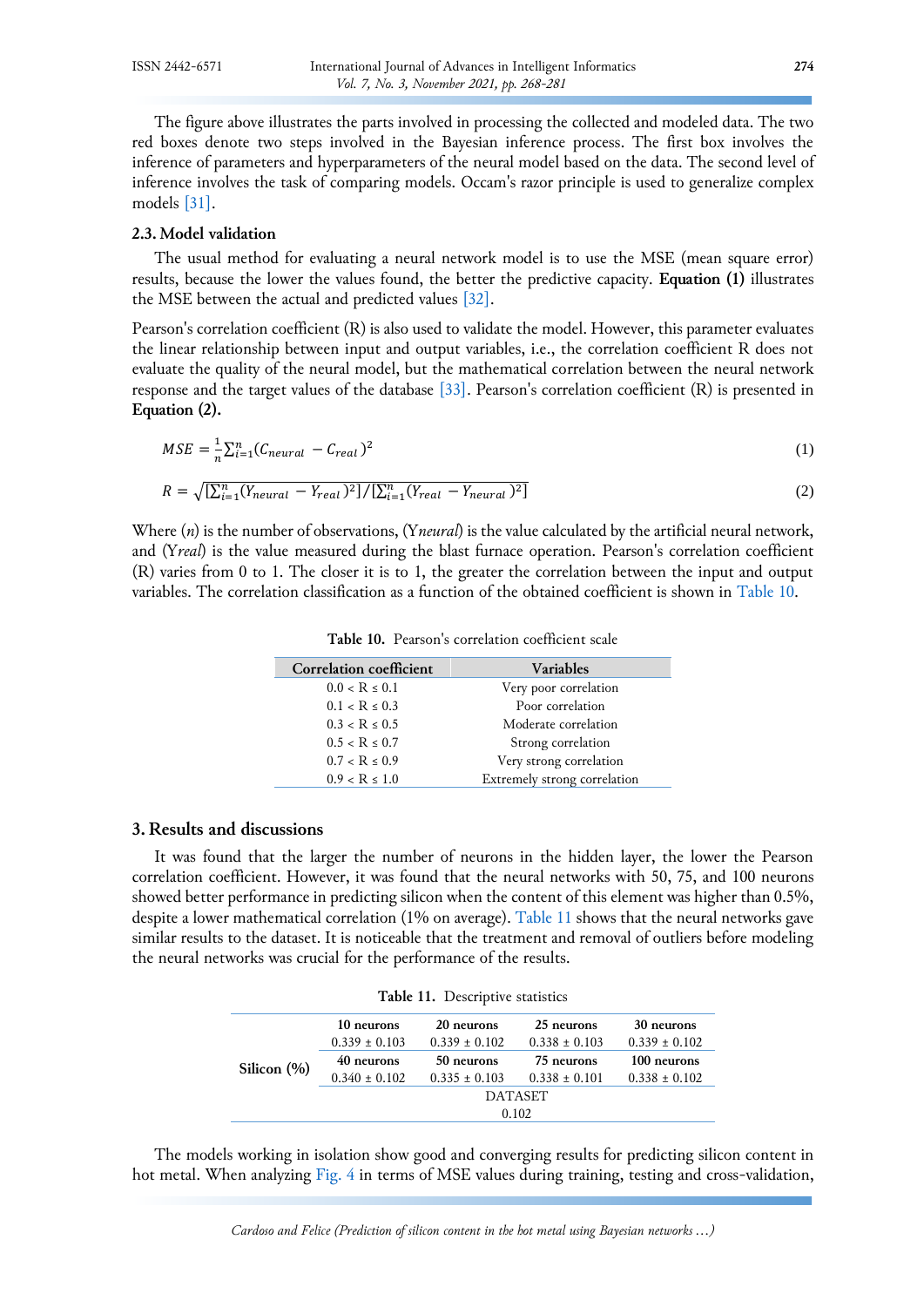<span id="page-7-0"></span>no differences were found that could indicate the presence of overfitting, i.e. when the model has a small error during training, or underfitting, i.e. when the model cannot generalize the problem and has high MSE values during training and testing, or difficulties in convergence when training the model. Although all neural networks converged and presented reliable results, neural networks with 20, 25 and 30 neurons showed the best overall results;



**Fig. 4.** Mean Square Error

When training the neural network, the MSE value decreased as the number of neurons increased. In the present study, the neural networks were configured to be trained in up to 1000 epochs. The network with 100 neurons required more epochs (892 epochs) to achieve convergence. Pettersson *et al.* [\[8\]](#page-10-5) argue that neural networks for predicting silicon in hot metal have a more erratic behavior that hinders the convergence of results. However, this fact was not found in this study, probably because the database resembles a large data set and probably this large data set caused the neural network to converge and present excellent results.

<span id="page-7-1"></span>Complementarily, the Pearson correlation coefficient (R) was calculated for each neural network and it was found that the results presented are better than those predicted in the literature [\[2-8\],](#page-10-6) and [\[22-](#page-11-7) [34\].](#page-11-7) The analysis of [Fig. 5](#page-7-1) shows an excellent mathematical correlation between the database (target) and the values predicted by the neural network.



**Fig. 5.** Pearson's correlation coefficient

Based on the results found, a comparison was made with the other models mentioned in this paper to evaluate the neural network's performance with 30 neurons as shown i[n Fig. 6](#page-8-0) and [Table 12.](#page-8-1)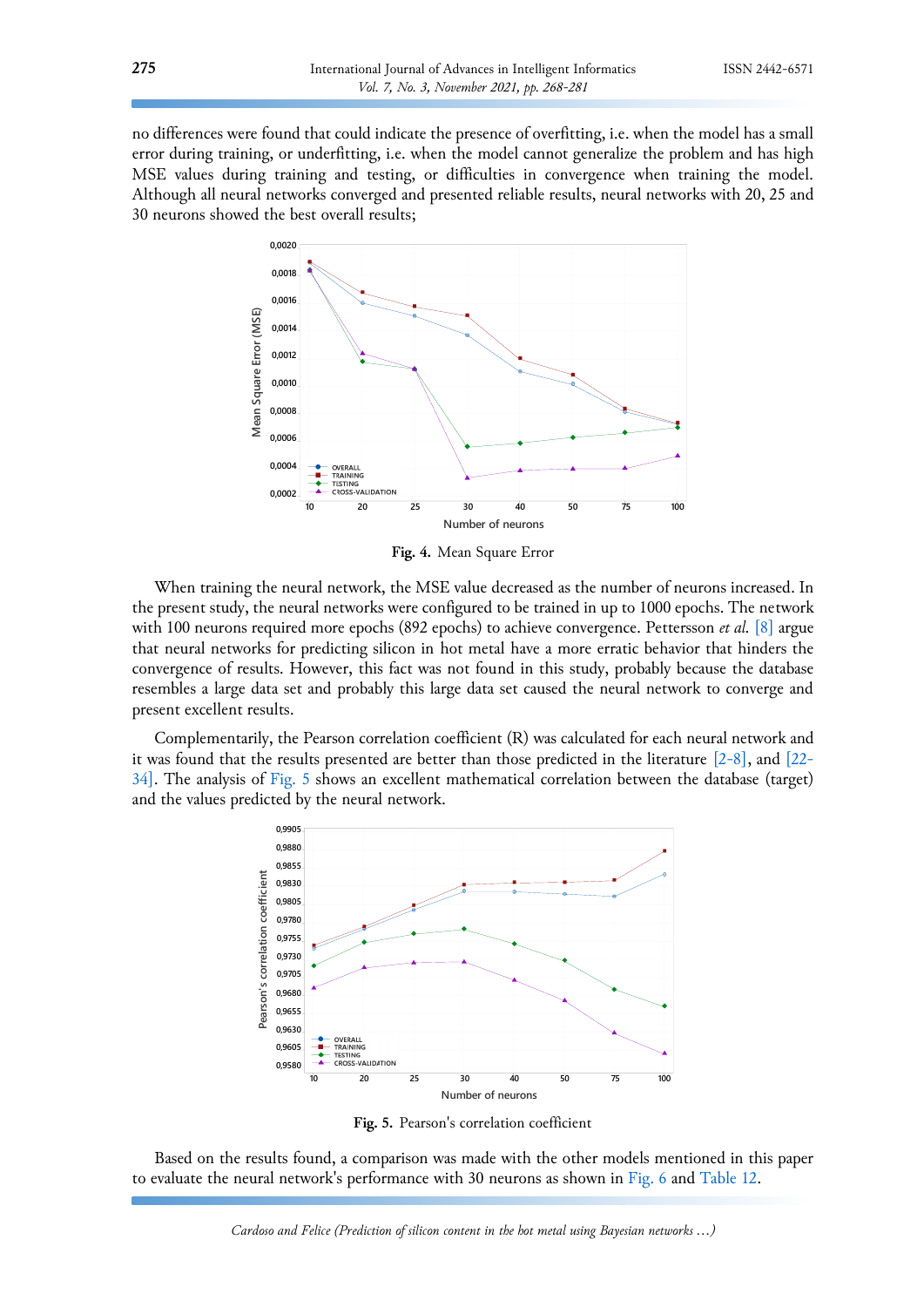<span id="page-8-0"></span>

**Fig. 6.** Scatterplot of actual values versus neural values of silicon content (30 neurons)

<span id="page-8-1"></span>

|             | Ge <sub>121</sub><br>(1999) | Pettersson et al. [8]<br>(2007) | Dobrzaski et. al [22]<br>(2015) | Bayesian regularization<br>(this paper) |
|-------------|-----------------------------|---------------------------------|---------------------------------|-----------------------------------------|
| MSE         | 0.0098                      | 0.0086                          | 0.9695                          | 0.000215                                |
| Pearson (R) | $\overline{\phantom{0}}$    | $\overline{\phantom{0}}$        | -                               | 0.98864                                 |

**Table 12.** Comparison between the committee machine and models reported in the literature.

It can be concluded that the results of this work were superior to the models reported in the literature, indicating that the use of a Bayesian regularization algorithm in complex modeling situations is a beneficial alternative to refine the results.

In the context of a technical discussion, can mention that silicon content in hot metal is an important quality parameter that needs to be monitored as it serves as a thermal indicator for the blast furnace. Low silicon levels indicate a possible cooling of the reactor and require countermeasures to avoid serious problems in the operation. Since the silicon in the process comes from the raw materials, especially from the coke ash and the gangue of the metallic charge, the use of raw materials with low variations in composition is one of the ways to control the content obtained in production and keep it as constant as possible at its optimal level. It is also worth noting that the excess of silicon in the hot metal requires a greater amount of calcium oxide (CaO) in the steel plant to perform refining, which leads to a greater amount of slag and higher costs. Therefore, silicon content prediction models are a useful tool to work with lower safety margins, optimize fuel consumption and improve the efficiency of the steelmaking process [\[35\]-\[39\].](#page-12-4)

The mechanism of silicon incorporation into hot metal occurs in 2 ways. The first begins with the formation of silicon oxide (SiO) from the silicon in the coke ash in an area of the blast furnace known as the raceway. The gas  $[SiO(g)]$  formed in this area rises and is dissolved in the slag as silicon dioxide  $(SiO<sub>2</sub>)$  or in the hot metal as silicon. The second possibility is the reduction of silicon oxide  $[SiO(g)]$  by carbon dissolved in the hot metal  $[40]$ - $[43]$ . There is also the possibility of reoxidation of silicon in the hot metal when the cast iron chemically interacts with iron oxide (FeO) dissolved in the slag according to Equation  $(4)$  and  $(5)$  and Equation  $(6)$ .

$$
SiO_{2(ash\,coke)} + C \rightarrow SiO_{(g)} + CO_{(g)}
$$
\n
$$
\tag{3}
$$

$$
SiO_{(g)} + C_{(cast\ iron)} \rightarrow Si_{(cast\ iron)} + CO_{(g)}
$$
\n
$$
(4)
$$

 $SiO_{(cast\ iron)} + 2FeO_{(slag)} \rightarrow SiO_{2(slag)} + Fe_{(l)}$ (5)

 $SiO_{2(slag)} + 2C_{(cast iron)} \rightarrow Si_{(cast iron)} + 2CO_{(g)}$ (6)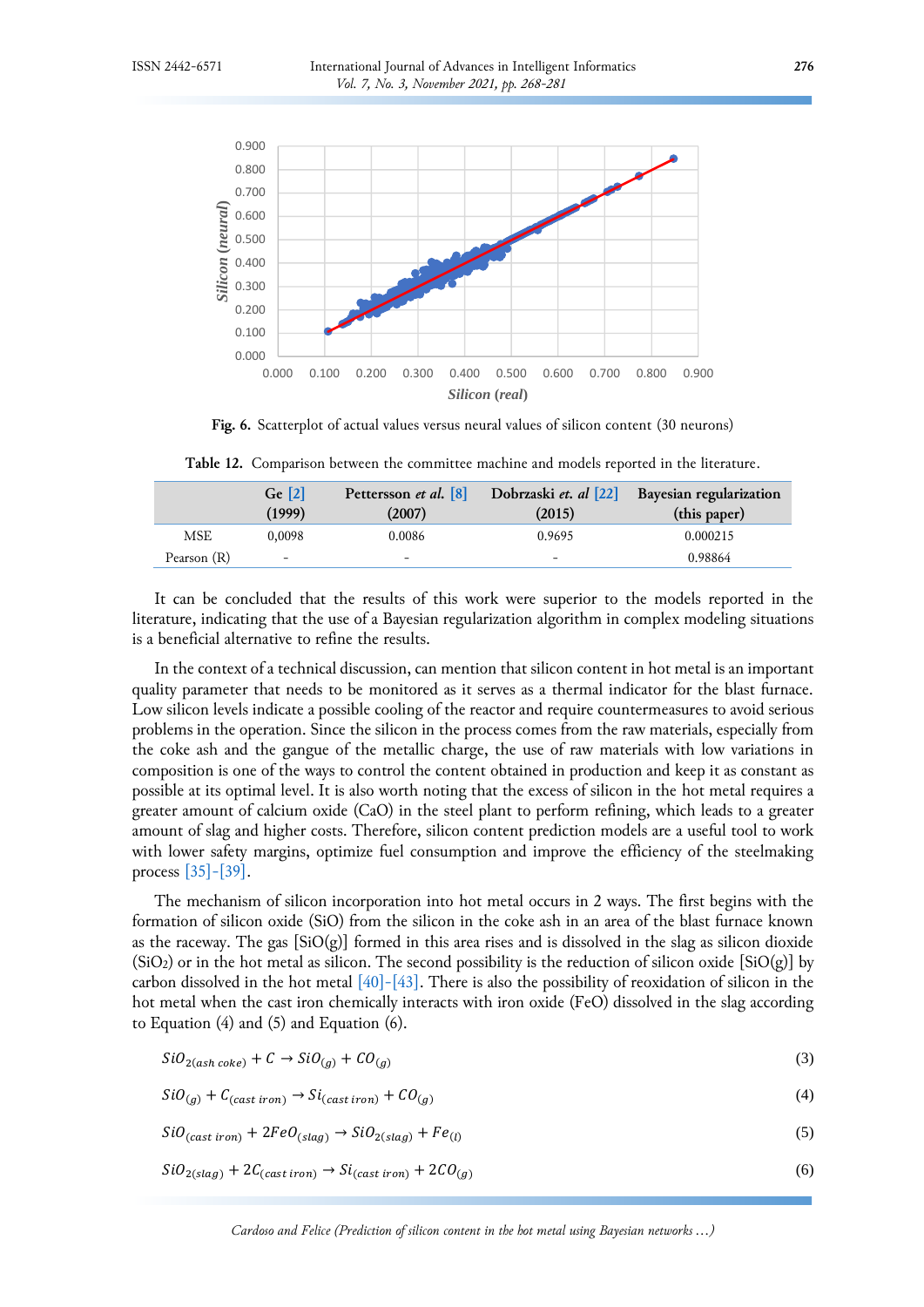The main parameters affecting the SiO gasification rate and SiO reduction to silicon dissolution, and thus the silicon content in hot metal, are: **(1)** a high value of adiabatic flame temperature (RAFT), which produces a higher amount of gaseous silicon oxide, while low RAFT values decrease the temperature of the hot metal; **(2)** the increase of total gas pressure, which decreases the rate of formation of gaseous silicon oxide; **(3)** the wettability between coke and slag, where the decrease of wettability decreases the silicon incorporation rate; **(4)** the chemical composition of the slag: An increase in the basicity of the slag increases the oxidation rate of SiO to SiO2; **(5)** the increase in the heat flow ratio (HFR) decreases the location of the cohesive zone, which decreases the oxidation rate of gaseous silicon oxide  $[44]$ - $[47]$ .

The knowledge of neural networks is stored in the synaptic weight of neurons (*w*), so that the importance of a given variable is related to the weight high weight (*w*) has a greater impact on the output of a neuron than a neuron with a low of that neuron in the model. Thus, a weight. Therefore, the most important variables for each model are those with the highest weight (*w*). As for the silicon prediction model, the most important variables were sinter and blowing air. Sinter contains SiO2, which serves as a Si source for hot metal, explaining its influence on the model. As for blowing air, higher values favor more blowing and affect the thermal level of the blast furnace, which affects the silicon content in the hot metal [\[48\].](#page-13-0)

Other variables that also affect the silicon content are the enrichment of  $O_2$ , the pressure, and the blowing rate in the tuyeres. These variables can affect the shape, thickness, and position of the cohesive zone and the conditions for SiO formation and, consequently, the silicon content in the hot metal. For example, low permeability may indicate a thicker cohesive zone. An increase in the enrichment content of O<sup>2</sup> tends to increase the temperature of the blast furnace and decrease the amount of nitrogen injected, thereby increasing the thermal level and favoring the permeability of the blast furnace. Thus, a high or thicker cohesive zone tends to increase the silicon content in the hot metal as well as a higher thermal level which favors the conditions for the incorporation of silicon into the hot metal, which may indeed be influenced by variables  $[49]$ - $[51]$ .

In conclusion, the silicon contained in the iron ore loaded through the upper part of the reactor is released into the hot metal and the slag, so that using the binary basicity (CaO/SiO2) and by calculating the mass balance, it is possible to determine the silicon content in the hot metal, which underlines the importance of controlling the conditions affecting the basicity of the slag and the quality of the cast iron produced.

# **4. Conclusion**

Regarding simulation methods for predicting process variables, the increasing development of computing capacity, leading to cheaper and cheaper devices with larger capacity, is driving the development of more complex algorithms with better results, as is the case with neural networks. Therefore, it is concluded that advances in computing capacity are enabling the development of models to simulate complex processes. Data processing and outlier identification are essential to ensure that models converge. The choice of interdependent variables, such as the composition of the top gas and the basicity of the slag, has made the model more effective; When we apply the technique of the synaptic weight, we can mention that ANN confirms that the theoretical flame temperature, blowing pressure, and coke rate positively affect the silicon content in hot metal. This is consistent with the literature, as the theoretical flame temperature increases the channel's temperature and favors the rate of SiO gas formation, while the blowing pressure and the coke rate favor the incorporation of silicon into the cast iron and increase the heat input of the blast furnace. On a smaller scale, synaptic weight analysis showed that slag rate had a small effect on changing silicon content, suggesting that this variable does not directly contribute to the mechanism of silicon incorporation into cast iron. Also, on a smaller scale, the analysis of synaptic weights showed that the production rate of coke and hot metal (increase in daily production) favors an increase in the sulfur content of hot metal, while (CaO) and (MgO) vary inversely proportionally. Although all neural networks with 20, 25, and 30 neurons produced converged and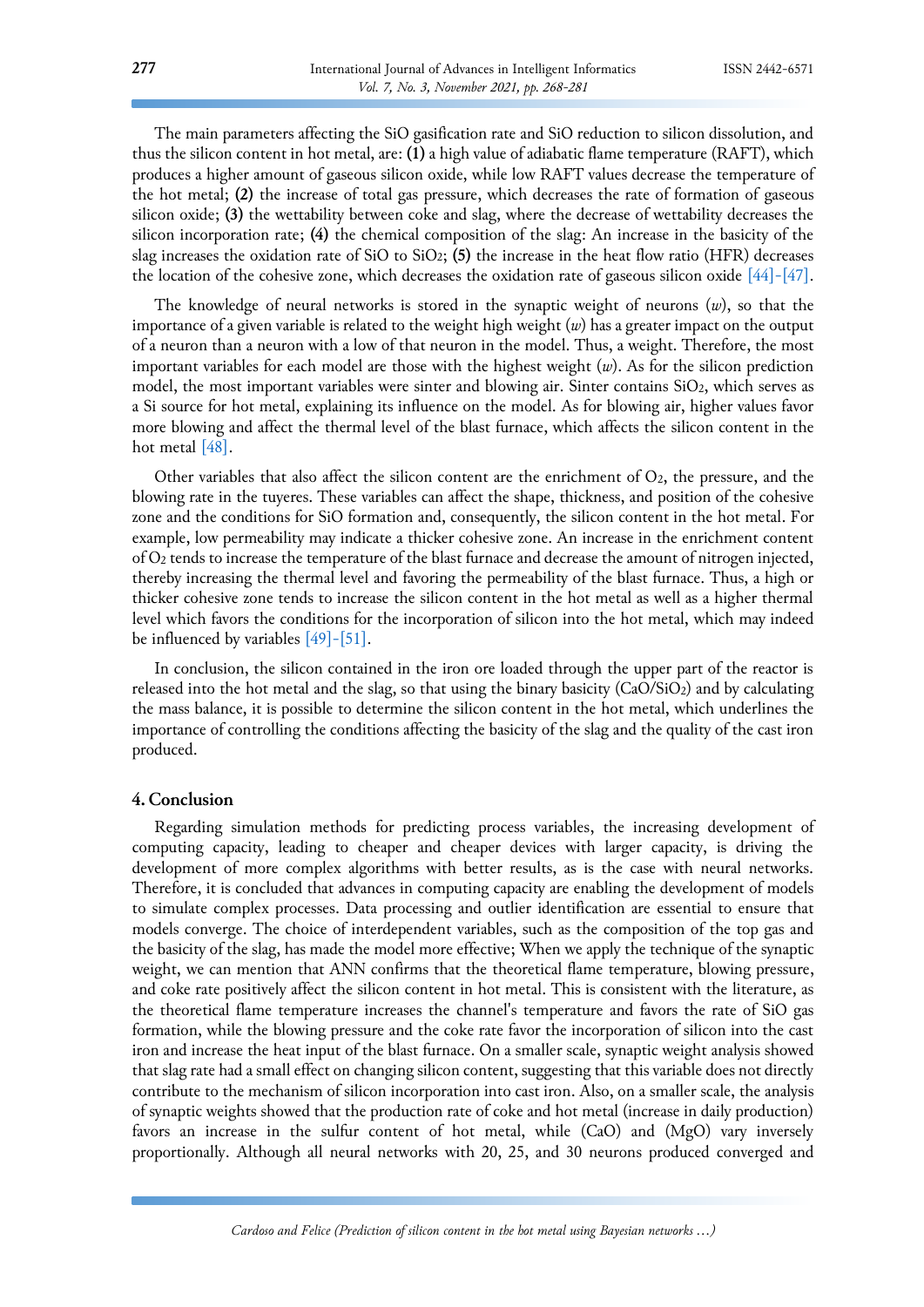produced reliable findings; however, Bayesian neural networks can be employed in practice since the actual values and the values calculated by the neural network have a great correlation.

# **Declarations**

**Author contribution.** All authors contributed equally to the main contributor to this paper. All authors read and approved the final paper.

**Funding statement.** None of the authors have received any funding or grants from any institution or funding body for the research.

**Conflict of interest.** The authors declare no conflict of interest.

**Additional information.** No additional information is available for this paper.

# **References**

- <span id="page-10-0"></span>[1] A. F. Ibragimov, I. I. Iskhakov, G. B. Skopov and A. N. Kirichenko, "Using Oxygen-Enriched Blast During the Operation of Shaft Furnaces of the Mednogorsk Copper–Sulfur Combine LLC," *Metallurgist,* vol. 63, n. 1-2, 2019. doi: [10.1007/s11015-019-00794-y.](https://doi.org/10.1007/s11015-019-00794-y)
- <span id="page-10-6"></span>[2] A. Ge, A neural network approach to the modeling of blast furnace, vol. 1, Massachusetts, 1999, p. 71. Available at: [Google Scholar.](https://scholar.google.com/scholar?hl=en&as_sdt=0%2C5&q=A+neural+network+approach+to+the+modeling+of+blast+furnace&btnG=)
- [3] A. Kandiri, E. M. Golafshani and A. Behnood, "Estimation of the compressive strength of concretes containing ground granulated blast furnace slag using hybridized multi-objective ANN and salp swarm algorithm," *Construction and Building Materials,* vol. 248, p. 118676, 2020. doi: [10.1016/j.conbuildmat.2020.118676.](https://doi.org/10.1016/j.conbuildmat.2020.118676)
- [4] A. M. Mhaya, G. F. Huseien, I. Faridmehr, A. R. Z. Abidin, R. Alyousef and M. Ismail, "Evaluating mechanical properties and impact resistance of modified concrete containing ground Blast Furnace slag and discarded rubber tire crumbs," *Construction and Building Materials,* vol. 295, p. 123603, 2021. doi: [10.1016/j.conbuildmat.2021.123603.](https://doi.org/10.1016/j.conbuildmat.2021.123603)
- <span id="page-10-1"></span>[5] A. V. Pavlov, A. A. Polinov, N. A. Spirin, O. P. Onorin, V. V. Lavrov and I. A. Gurin, "Decision-Making Support in Blast-Furnace Operation," *Steel in Translation,* vol. 49, n. 3, 2019. doi: [10.3103/S0967091219030082.](https://doi.org/10.3103/S0967091219030082)
- [6] D. A. Muchnik, A. I. Trikilo, V. P. Lyalyuk and D. A. Kassim, "Coke Quality and Blast-Furnace Performance," *Coke and Chemistry,* vol. 61, n. 1, 2018. doi: [10.3103/S1068364X18010040.](https://doi.org/10.3103/S1068364X18010040)
- [7] D. O. L. Fontes, L. G. S. Vasconcelos and R. P. Brito, "Blast furnace hot metal temperature and silicon content prediction using soft sensor based on fuzzy C-means and exogenous nonlinear autoregressive models," *Computers & Chemical Engineering,* vol. 141, p. 107028, 2020. doi: [10.1016/j.compchemeng.2020.107028.](https://doi.org/10.1016/j.compchemeng.2020.107028)
- <span id="page-10-5"></span>[8] F. Pettersson, N. Chakraborti and H. Saxén, "A genetic algorithms based multi-objective neural net applied to noisy blast furnace data," *Applied Soft Computing,* vol. 7, n. 1, pp. 387-397, 2007. doi: [10.1016/j.asoc.2005.09.001.](https://doi.org/10.1016/j.asoc.2005.09.001)
- <span id="page-10-2"></span>[9] A. Itman, R. Vilarim, W. Cardoso and L. C. Casteletti, "Effect of niobium in the phase transformation and corrosion resistance of one austenitic-ferritic stainless," *Materials Research,* vol. 17, n. 4, pp. 801-806, 2014. doi: [10.1590/1516-1439.190113.](https://doi.org/10.1590/1516-1439.190113)
- <span id="page-10-3"></span>[10]A. Itman, W. Cardoso, R. Vilarim, L. C. Gontijo and L. C. Casteletti, "Austenitic-ferritic stainless steel containing niobium," *REM - International Engineering Journal,* vol. 66, n. 4, pp. 467-471, 2013. doi: [10.1590/S0370-44672013000400010.](https://doi.org/10.1590/S0370-44672013000400010)
- <span id="page-10-4"></span>[11] G. Ferrara, M. Pepe, E. Martinelli and R. D. Toledo, "Predicting shrinkage of alkali-activated blast furnacefly ash mortars using artificial neural network (ANN)," *Cement and Concrete Composites,* vol. 124, p. 104265, 2021. doi: [10.1016/j.cemconcomp.2021.104265.](https://doi.org/10.1016/j.cemconcomp.2021.104265)
- [12]I. F. Kurunov, "Ways of Improving Blast Furnace Smelting Efficiency with Injection of Coal-Dust Fuel and Natural Gas," *Metallurgist,* vol. 61, n. 9-10, 2018. doi: [10.1007/s11015-018-0557-6.](https://doi.org/10.1007/s11015-018-0557-6)
- [13]I. G. Muraveva, D. N. Togobitskaya, N. G. Ivancha, A. I. Bel'kova and A. S. Nesterov, "Concept Development of an Expert System for Selecting the Optimal Composition of a Multicomponent Blast-Furnace Charge and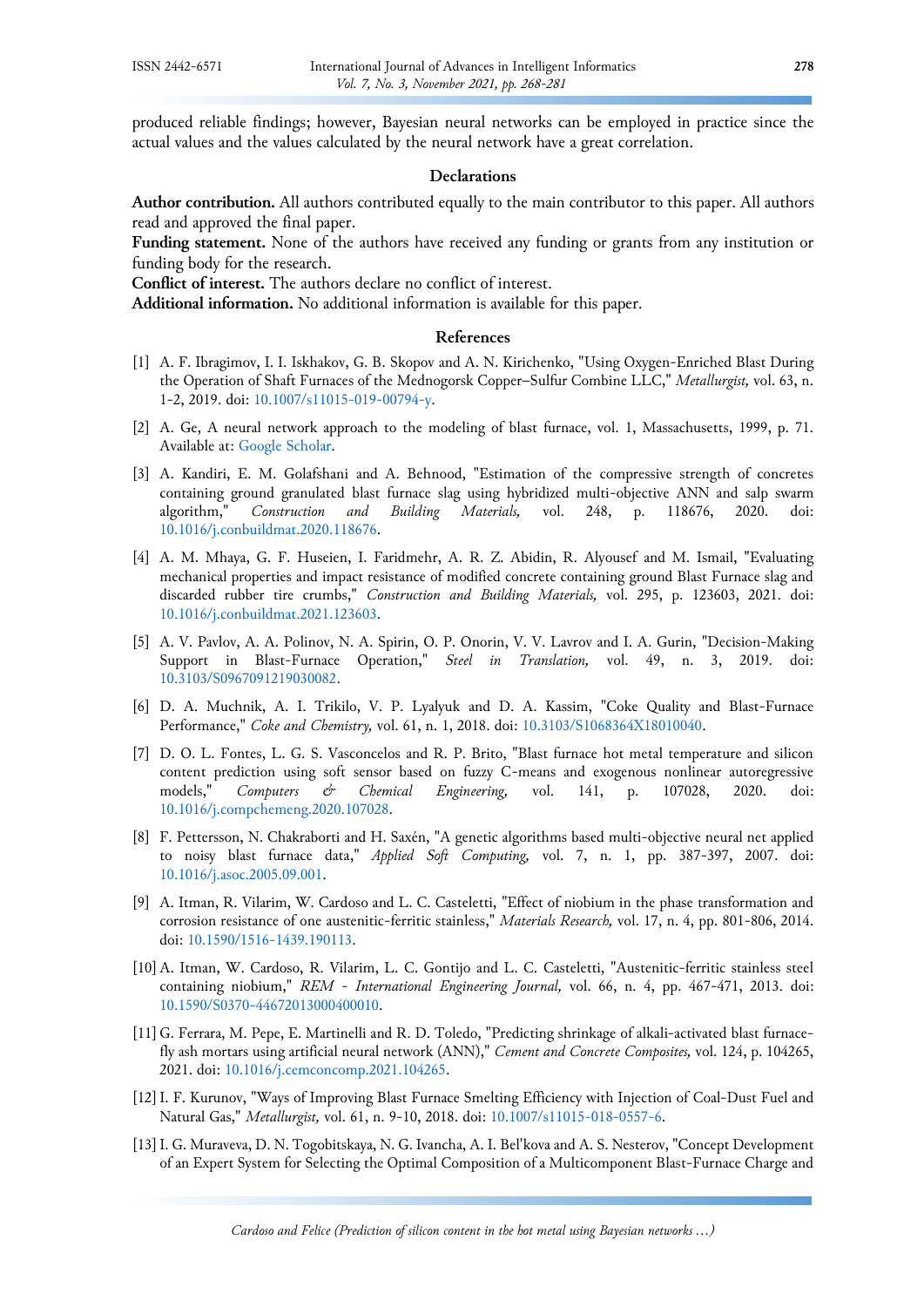Functional and Algorithmic Structure," *Steel in Translation,* vol. 51, n. 1, 2021. doi: [10.3103/S0967091221010095.](https://doi.org/10.3103/S0967091221010095)

- [14]I. Matino, S. Dettori, V. Colla, V. Weber and S. Salame, "Two innovative modelling approaches in order to forecast consumption of blast furnace gas by hot blast stoves," *Energy Procedia,* vol. 158, pp. 4043-4048, 2019. doi: [10.1016/j.egypro.2019.01.834.](https://doi.org/10.1016/j.egypro.2019.01.834)
- <span id="page-11-1"></span>[15]J. Li, C. Hua, J. Qian and X. Guan, "Low-rank based Multi-Input Multi-Output Takagi-Sugeno fuzzy modeling for prediction of molten iron quality in blast furnace," *Fuzzy Sets and Systems,* vol. 421, pp. 178- 192, 2021. doi: [10.1016/j.fss.2020.08.012.](https://doi.org/10.1016/j.fss.2020.08.012)
- <span id="page-11-2"></span>[16]J. Xie and P. Zhou, "Robust stochastic configuration network multi-output modeling of molten iron quality in blast furnace ironmaking," *Neurocomputing,* vol. 387, pp. 139-149, 2020. doi: [10.1016/j.neucom.2020.01.030.](https://doi.org/10.1016/j.neucom.2020.01.030)
- <span id="page-11-0"></span>[17]J. Zhang, S. Li and Z. Li, "Investigation the synergistic effects in quaternary binder containing red mud, blast furnace slag, steel slag and flue gas desulfurization gypsum based on artificial neural networks," *Journal of Cleaner Production,* vol. 273, p. 122972, 2020. doi: [10.1016/j.jclepro.2020.122972.](https://doi.org/10.1016/j.jclepro.2020.122972)
- [18]M. S. Arif and I. Ahmad, "Artificial Intelligence Based Prediction of Exergetic Efficiency of a Blast Furnace," *Computer Aided Chemical Engineering,* vol. 50, pp. 1047-1052, 2021. doi: [10.1016/B978-0-323-88506-](https://doi.org/10.1016/B978-0-323-88506-5.50161-3) [5.50161-3.](https://doi.org/10.1016/B978-0-323-88506-5.50161-3)
- [19] P. Assis, L. Carvalho and A. Irgaliyev, "Artificial Neural Network based in committee machine for predicting fuel rate and sulfur Contents of a coke blast furnace," *International Journal of Science and Research,* vol. 8, n. 12, pp. 1492-1495, 2019. doi: [10.21275/ART20203638.](https://doi.org/10.21275/ART20203638)
- [20] S. Blotevogel, "Glass structure of industrial ground granulated blast furnace slags (GGBS) investigated by time-resolved Raman and NMR spectroscopies," *Journal of Materials Science,* vol. 56, n. 31, November 2021. doi: [10.1007/s10853-021-06446-4.](https://doi.org/10.1007/s10853-021-06446-4)
- [21] S. Stein, C. Leng, S. Thornton and R. Michel, "A guided analytics tool for feature selection in steel manufacturing with an application to blast furnace top gas efficiency," *Computational Materials Science,* vol. 186, p. 110053, 2021. doi: [10.1016/j.commatsci.2020.110053.](https://doi.org/10.1016/j.commatsci.2020.110053)
- <span id="page-11-7"></span>[22]L. A. Dobrzanski, J. Trzaska, M. Gawron and M. Berliński, "The use of artificial neural networks for the prediction of sulphur content in hot metal produced in blast furnace," *Journal of Achievements in Materials and Manufacturing Engineering,* vol. 70, n. 2, pp. 86-92, 2015. Available at: http:// yadda.icm.edu.pl/yadda/element/bwmeta1.element.baztech-96bdad16-2b04-4629-80fc-a245ab60a2eb.
- <span id="page-11-3"></span>[23]V. M. Chizhikova, "Best Available Techniques in the Blast-Furnace Production," *Metallurgist,* vol. 64, n. 1- 2, 2020. doi: [10.1007/s11015-020-00962-5.](https://doi.org/10.1007/s11015-020-00962-5)
- <span id="page-11-4"></span>[24]W. G. Kong, J. H. Liu, Y.W . Yu, X. M. Hou and Z. J. He, "Effect of w(MgO)/w(Al2O3) ratio and basicity on microstructure and metallurgical properties of blast furnace slag," *Journal of Iron and Steel Research International,* vol. 28, n. 10, 2021. doi: [10.1007/s42243-021-00622-1.](https://doi.org/10.1007/s42243-021-00622-1)
- <span id="page-11-5"></span>[25]X. Zhai, M. Chen and W. Lu, "Fuel Ratio Optimization of Blast Furnace Based on Data Mining," *ISIJ International,* vol. 60, n. 11, 2020. doi: [10.2355/isijinternational.ISIJINT-2020-238.](https://doi.org/10.2355/isijinternational.ISIJINT-2020-238)
- <span id="page-11-6"></span>[26]X. Zhang, M. Kano and S. Matsuzaki, "A comparative study of deep and shallow predictive techniques for hot metal temperature prediction in blast furnace ironmaking," *Computers & Chemical Engineering,* vol. 130, p. 106575, 2019. doi: [10.1016/j.compchemeng.2019.106575.](https://doi.org/10.1016/j.compchemeng.2019.106575)
- [27]Y. S. Semenov, V. V. Gorupakha, A. M. Kuznetsov, I. Y. Semion, E. I. Schumel'chik, S. V. Vashchenko and A. Y. Khudyakov, "Experience of Using Manganese-Containing Materials in Blast-Furnace Charge," *Metallurgist,* vol. 63, n. 9-10, 2020. doi: [10.1007/s11015-020-00920-1.](https://doi.org/10.1007/s11015-020-00920-1)
- [28]A. G. Oliveira, L. B. Totola, K. V. Bicalho and W. H. Hisatugu, "Prediction of Compression Index of Soft Soils from theBrazilian Coast Using Artificial Neural Networks andEmpirical Correlations," *Soils and Rocks,*  vol. 43, pp. 109-121, 2020. doi: [10.28927/SR.431109.](https://doi.org/10.28927/SR.431109)
- [29]C. Kina, K. Turk, E. Atalay, I. Donmez and H. Tanyildizi, "Comparison of extreme learning machine and deep learning model in the estimation of the fresh properties of hybrid fiber-reinforced SCC," *Neural Computing and Applications,* vol. 33, n. 18, 2021. doi: [10.1007/s00521-021-05836-8.](https://doi.org/10.1007/s00521-021-05836-8)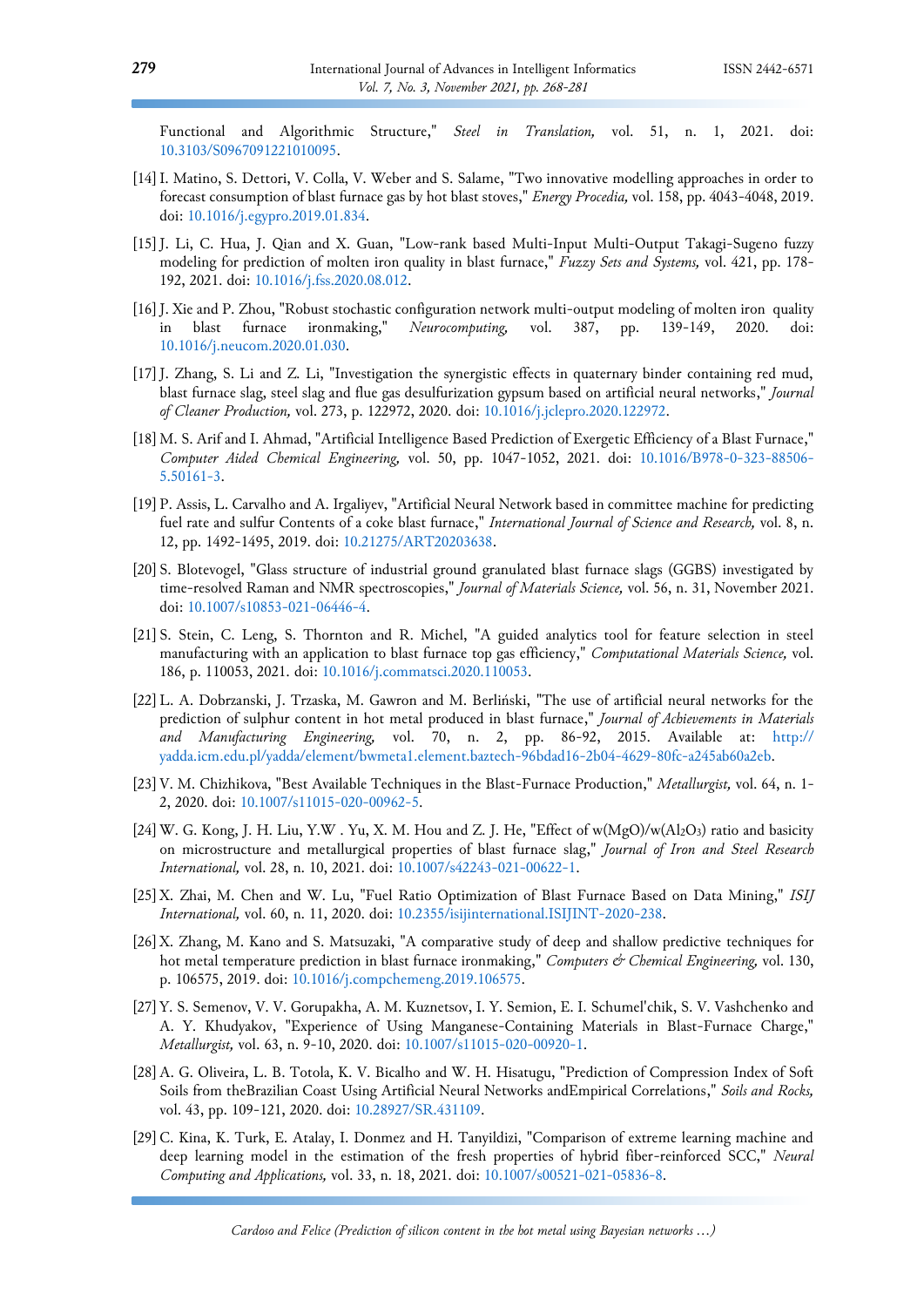- <span id="page-12-0"></span>[30] C. Völker, R. Firdous, D. Stephan and S. Kruschwitz, "Sequential learning to accelerate discovery of alkaliactivated binders," *Journal of Materials Science,* vol. 56, n. 28, 2021. doi: [10.1007/s10853-021-06324-z.](https://doi.org/10.1007/s10853-021-06324-z)
- <span id="page-12-1"></span>[31] F. He and L. Zhang, "Prediction model of end-point phosphorus content in BOF steelmaking process based on PCA and BP neural network," *Journal of Process Control,* vol. 66, pp. 51-58, 2018. doi: [10.1016/j.jprocont.2018.03.005.](https://doi.org/10.1016/j.jprocont.2018.03.005)
- <span id="page-12-2"></span>[32]K. B. D. Carro, G. R. Leite, A. G. Oliveira, C. B. Santos, I. S. Pinto, B. Fux and A. Falqueto, "Assessing geographic and climatic variables to predict the potential distribution of the visceral leishmaniasis vector Lutzomyia longipalpis in the state of Espı́rito Santo, Brazil," *PLOS ONE,* vol. 15, p. e0238198, 2020. doi: [10.1371/journal.pone.0238198.](https://doi.org/10.1371/journal.pone.0238198)
- <span id="page-12-3"></span>[33]K. T. Ates, C. Sahin, Y. Kuvvetli, B. A. Kuren and A. Uysal, "Sustainable production in cement via artificial intelligence based decision support system: Case study," *Case Studies in Construction Materials,* vol. 15, p. e00628, 2021. doi: [10.1016/j.cscm.2021.e00628.](https://doi.org/10.1016/j.cscm.2021.e00628)
- [34]L. North, K. Blackmore, K. Nesbitt and M. R. Mahoney, "Methods of coke quality prediction: A review," *Fuel,* vol. 219, pp. 426-445, 2018. doi: [10.1016/j.fuel.2018.01.090.](https://doi.org/10.1016/j.fuel.2018.01.090)
- <span id="page-12-4"></span>[35]L. Zhang, Y. Xue, Q. Xie and Z. Ren, "Analysis and neural network prediction of combustion stability for industrial gases," *Fuel,* vol. 287, p. 119507, 2021. doi: [10.1016/j.fuel.2020.119507.](https://doi.org/10.1016/j.fuel.2020.119507)
- [36]M. A. Rhamdhani and Q. G. Reynolds, "Computational Modelling in Pyrometallurgy: Part II," *JOM,* vol. 73, n. 10, 2021. doi: [10.1007/s11837-021-04839-z.](https://doi.org/10.1007/s11837-021-04839-z)
- [37]M. Chen, X. Wan, J. Shi, P. Taskinen and A. Jokilaakso, "Experimental Study on the Phase Relations of the SiO2-MgO-TiO2 System in Air at 1500°C," *JOM,* 2021. doi: [10.1007/s11837-021-04870-0.](https://doi.org/10.1007/s11837-021-04870-0)
- [38] N. Dučić, A. Jovičić, S. Manasijević, R. Radiša, Ž. Ćojbašić and B. Savković, "Application of Machine Learning in the Control of Metal Melting Production Process," *Applied Sciences,* vol. 10, n. 17, 2020. doi: [10.3390/app10176048.](https://doi.org/10.3390/app10176048)
- [39] Q. G. Reynolds and M. A. Rhamdhani, "Computational Modeling in Pyrometallurgy: Part I," *JOM,* vol. 73, n. 9, 2021. doi: [10.1007/s11837-021-04794-9.](https://doi.org/10.1007/s11837-021-04794-9)
- <span id="page-12-5"></span>[40] S. R. Jantre, S. Bhattacharya and T. Maiti, "Quantile Regression Neural Networks: A Bayesian Approach," *Journal of Statistical Theory and Practice,* vol. 15, n. 3, 2021. doi: [10.1007/s42519-021-00189-w.](https://doi.org/10.1007/s42519-021-00189-w)
- [41]T. C. Alex, G. Mucsi, T. Venugopalan and S. Kumar, "BOF Steel Slag: Critical Assessment and Integrated Approach for Utilization," *Journal of Sustainable Metallurgy,* September 2021. doi: [10.1007/s40831-021-](https://doi.org/10.1007/s40831-021-00435-2) [00435-2.](https://doi.org/10.1007/s40831-021-00435-2)
- [42]T. N. Pandey, A. K. Jagadev, S. Dehuri and S. B. Cho, "A novel committee machine and reviews of neural network and statistical models for currency exchange rate prediction: An experimental analysis," *Journal of King Saud University - Computer and Information Sciences,* vol. 32, n. 9, pp. 987-999, 2020. doi: [10.1016/j.jksuci.2018.02.010.](https://doi.org/10.1016/j.jksuci.2018.02.010)
- [43]V. P. Lyalyuk, V. P. Sokolova, D. A. Kassim and I. A. Lyakhova, "Influence of the Stability of Coke Quality on Its Consumption in the Blast Furnace," *Coke and Chemistry,* vol. 61, n. 9, 2018. doi: [10.3103/S1068364X18090077.](https://doi.org/10.3103/S1068364X18090077)
- <span id="page-12-6"></span>[44] W. Liang, G. Wang, X. Ning, J. Zhang, Y. Li, C. Jiang and N. Zhang, "Application of BP neural network to the prediction of coal ash melting characteristic temperature," *Fuel,* vol. 260, p. 116324, 2020. doi: [10.1016/j.fuel.2019.116324.](https://doi.org/10.1016/j.fuel.2019.116324)
- [45]Y. B. Kang, "Progress of Thermodynamic Modeling for Sulfide Dissolution in Molten Oxide Slags: Sulfide Capacity and Phase Diagram," *Metallurgical and Materials Transactions B,* vol. 52, n. 5, 2021. doi: [10.1007/s11663-021-02224-4.](https://doi.org/10.1007/s11663-021-02224-4)
- [46]Y. Hou, Y. Wu, Z. Liu, H. Han and P. Wang, "Dynamic multi-objective differential evolution algorithm based on the information of evolution progress," *Science China Technological Sciences,* vol. 64, n. 8, 2021. doi: [10.1007/s11431-020-1789-9.](https://doi.org/10.1007/s11431-020-1789-9)
- [47] Y. Kellouche, B. Boukhatem, M. Ghrici, R. Rebouh and A. Zidol, "Neural network model for predicting the carbonation depth of slag concrete," *Asian Journal of Civil Engineering,* vol. 22, n. 7, 2021. doi: [10.1007/s42107-021-00390-z.](https://doi.org/10.1007/s42107-021-00390-z)